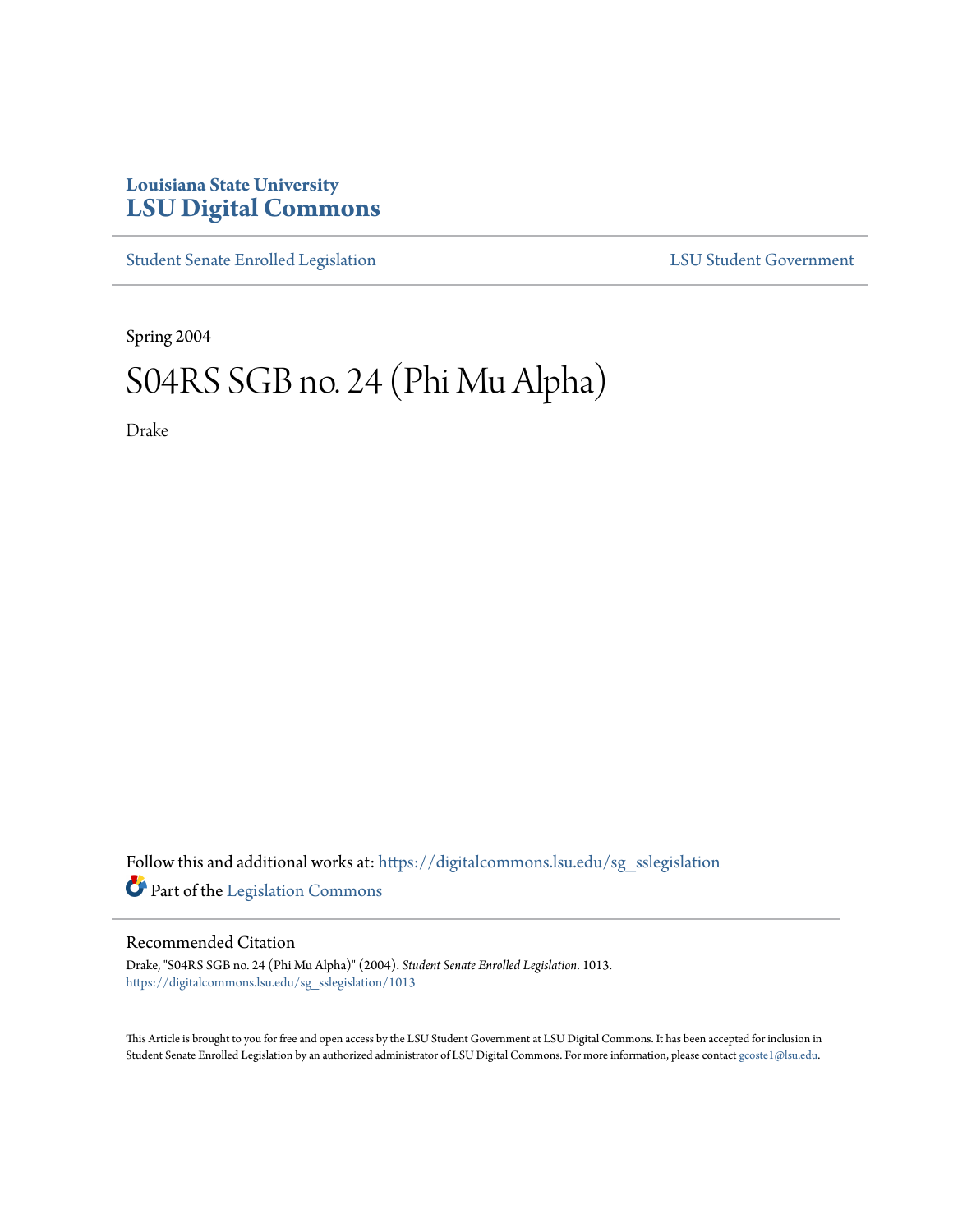**STUDENT GOVERNMENT FINAL**

LOUISIANA STATE UNIVERSITY **STUDENT SENATE 3 MARCH 2004**

**SGB NO. 24 BY: SENATOR DRAKE**

#### A BILL

### **TO APPROPRIATE ONE THOUSAND DOLLARS (\$1,000.00) TO THE BETA OMEGA CHAPTER OF THE PHI MU ALPHA SINFONIA FRATERNITY TO HELP DEFRAY THE COST OF HOSTING A MUSICAL SOLO COMPETITION FOR HIGH SCHOOL STUDENTS.**

**PARAGRAPH 1:** WHEREAS, ONE OF PHI MU ALPHA SINFONIA'S PRIMARY PURPOSES IS THE ADVANCEMENT OF MUSIC IN AMERICA, AND **PARAGRAPH 2:** WHEREAS, THE BETA OMEGA CHAPTER OF PHI MU ALPHA SINFONIA USES A PORTION OF ITS FUNDS EACH YEAR TO AID IN THE ADANCEMENT OF MUSIC IN AMERICA, AND PARAGRAPH 3: WHEREAS, ON MARCH 20<sup>th</sup>, 2004 the Beta Omega Chapter of PHI MU ALPHA SINFONIA IS HOSTING A SOLO INSRUMENTAL AND VOCAL COMPETITION TO HELP MOTIVATE STUDENTS TO EXCEL IN MUSIC AND ALSO TO HELP RECRUIT FOR THE LOUISIANA STATE UNIVERSITY SCHOOL OF MUSIC, AND **PARAGRAPH 4:** WHEREAS, THE COST OF THIS EVENT IS APROXIMATELY ONE THOUSAND DOLLARS (\$1,000.00), AND **PARAGRAPH 5:** WHEREAS, DISTINGUISHED PROFESSORS OF THE LSU SCHOOL OF MUSIC ARE DONATING THEIR TIME TO HELP JUDGE CONTESTANTS AND TO GIVE PERFORMANCES, AT NO CHARGE, TO HELP DEFRAY THE COST OF THIS COMPETITION, AND **PARAGRAPH 6:** WHEREAS, EXTRA FUNDS RAISED FOR THIS COMPETITION WILL BE GIVEN TO THE SCHOOL WHO SENDS THE MOST STUDENTS TO PURCHASE EXTRA MUSIC FOR THEIR PROGRAM. **PARAGRAPH 7:** THEREFORE, BE IT RESOLVED THAT THE LSU A&M STUDENT SENATE DOES HEREBY APPROPRIATE ONE THOUSAND DOLLARS (\$1,000.00) TO THE BETA SIGMA CHAPTER OF THE PHI MU ALPHA SINFONIA TOWARDS DEFRAYING THE COST OF HOSTING A MUSICAL SOLO COMPETITION FOR HIGH SCHOOL STUDENTS.